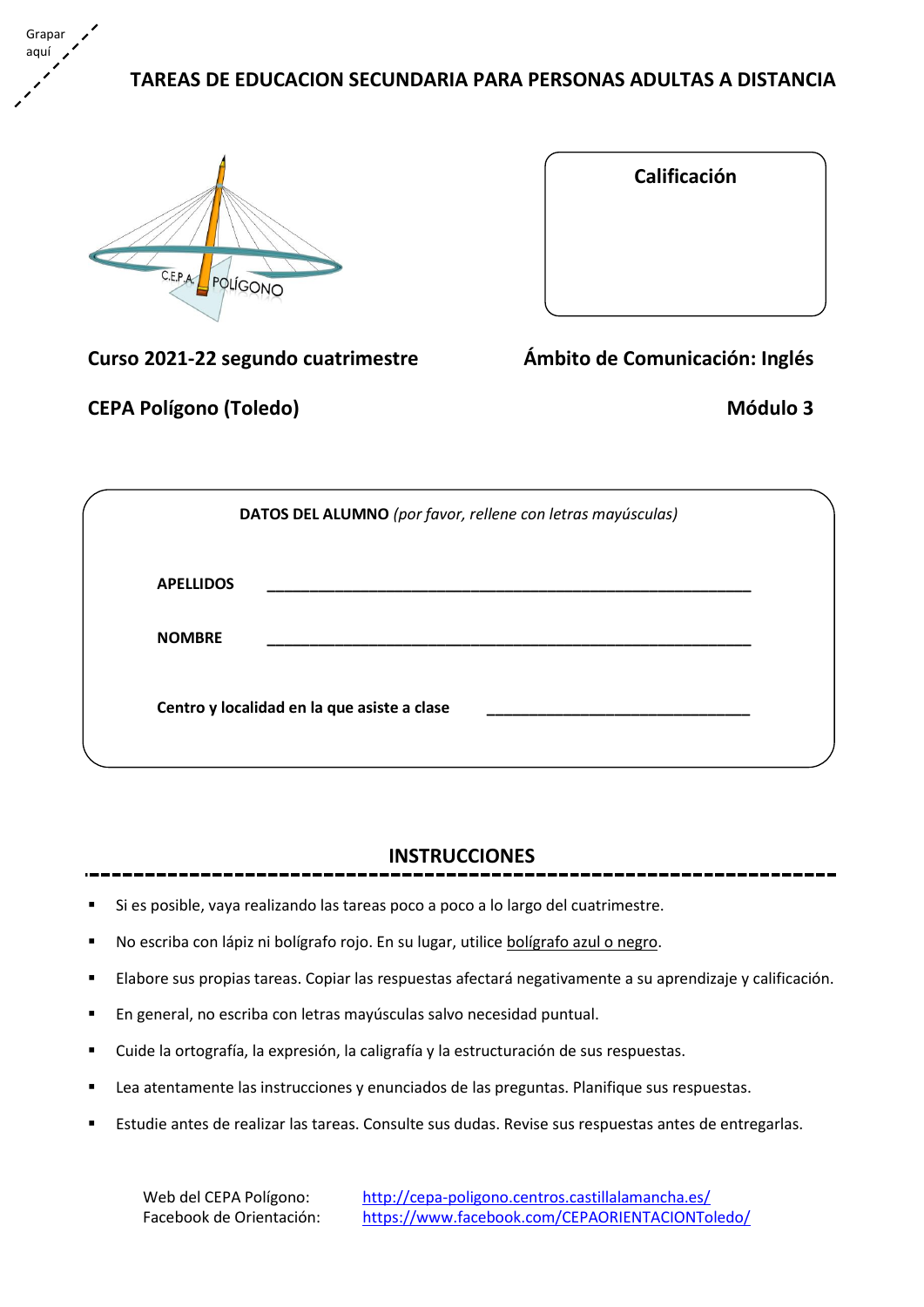### **1 Complete the sentences with the correct form of the verb in brackets.**

Example: She *reads* (read) the newspaper every day.

- 1 We \_\_\_\_\_\_\_\_\_\_\_\_\_\_\_\_\_\_\_\_\_\_\_\_\_\_\_ (not have) a car.
- 2 The restaurant \_\_\_\_\_\_\_\_\_\_\_\_\_\_\_\_\_\_\_\_\_\_\_\_\_\_\_\_\_ (close) at 10 p.m.
- 3 Luis \_\_\_\_\_\_\_\_\_\_\_\_\_\_\_\_\_\_\_\_\_\_\_\_\_\_\_\_ (not like) tea.
- 4 They \_\_\_\_\_\_\_\_\_\_\_\_\_\_\_\_\_\_\_\_\_\_\_\_\_\_\_\_ (work) in an office.
- 5 I \_\_\_\_\_\_\_\_\_\_\_\_\_\_\_\_\_\_\_\_\_\_\_\_\_\_\_\_ (speak) German and English.
- 6 Tony \_\_\_\_\_\_\_\_\_\_\_\_\_\_\_\_\_\_\_\_\_\_\_\_\_\_\_\_\_ (study) at the university.
- 7 It \_\_\_\_\_\_\_\_\_\_\_\_\_\_\_\_\_\_\_\_\_\_\_\_\_\_\_\_ (rain) a lot in Ireland.
- 8 You \_\_\_\_\_\_\_\_\_\_\_\_\_\_\_\_\_\_\_\_\_\_\_\_\_\_\_\_ (not play) computer games.

#### **2 Order the words to make questions.**

Example: want / what / you / do *What do you want?*

- 1 you / live / do / where
- 2 they / uniforms / do / wear
- \_\_\_\_\_\_\_\_\_\_\_\_\_\_\_\_\_\_\_\_\_\_\_\_\_\_\_\_\_\_ 3 your / computer / you / use / do / when \_\_\_\_\_\_\_\_\_\_\_\_\_\_\_\_\_\_\_\_\_\_\_\_\_\_\_\_\_\_

\_\_\_\_\_\_\_\_\_\_\_\_\_\_\_\_\_\_\_\_\_\_\_\_\_\_\_\_\_\_

4 car / what / he / have / of / does / kind

\_\_\_\_\_\_\_\_\_\_\_\_\_\_\_\_\_\_\_\_\_\_\_\_\_\_\_\_\_\_

\_\_\_\_\_\_\_\_\_\_\_\_\_\_\_\_\_\_\_\_\_\_\_\_\_\_\_\_\_\_

\_\_\_\_\_\_\_\_\_\_\_\_\_\_\_\_\_\_\_\_\_\_\_\_\_\_\_\_\_\_

- 5 your / play / does / tennis / husband
- 6 old / like / your / films / parents / do

## **3 Make present continuous sentences and questions (positive and negative). Use contractions where possible.**

Example: Alan / work / at home today *Alan's working at home today*.

- 1 why / Amy and her husband / argue ?
- 2 I / not wear / a sweater today

\_\_\_\_\_\_\_\_\_\_\_\_\_\_\_\_\_\_\_\_\_\_\_\_\_\_\_\_\_\_\_\_\_\_\_\_\_\_\_\_\_\_.

\_\_\_\_\_\_\_\_\_\_\_\_\_\_\_\_\_\_\_\_\_\_\_\_\_\_\_\_\_\_\_\_\_\_\_\_\_\_\_\_\_\_.

\_\_\_\_\_\_\_\_\_\_\_\_\_\_\_\_\_\_\_\_\_\_\_\_\_\_\_\_\_\_\_\_\_\_\_\_\_\_\_\_\_\_.

\_\_\_\_\_\_\_\_\_\_\_\_\_\_\_\_\_\_\_\_\_\_\_\_\_\_\_\_\_\_\_\_\_\_\_\_\_\_\_\_\_\_.

\_\_\_\_\_\_\_\_\_\_\_\_\_\_\_\_\_\_\_\_\_\_\_\_\_\_\_\_\_\_\_\_\_\_\_\_\_\_\_\_\_\_.

\_\_\_\_\_\_\_\_\_\_\_\_\_\_\_\_\_\_\_\_\_\_\_\_\_\_\_\_\_\_\_\_\_\_\_\_\_\_\_\_\_\_.

\_\_\_\_\_\_\_\_\_\_\_\_\_\_\_\_\_\_\_\_\_\_\_\_\_\_\_\_\_\_\_\_\_\_\_\_\_\_\_\_\_\_.

- 3 you / use / this dictionary ?
- 4 Christine / get dressed ?
- 5 we / run / because it's late
- 6 what / you / do / at the moment ?
- 7 they / not wait / for a bus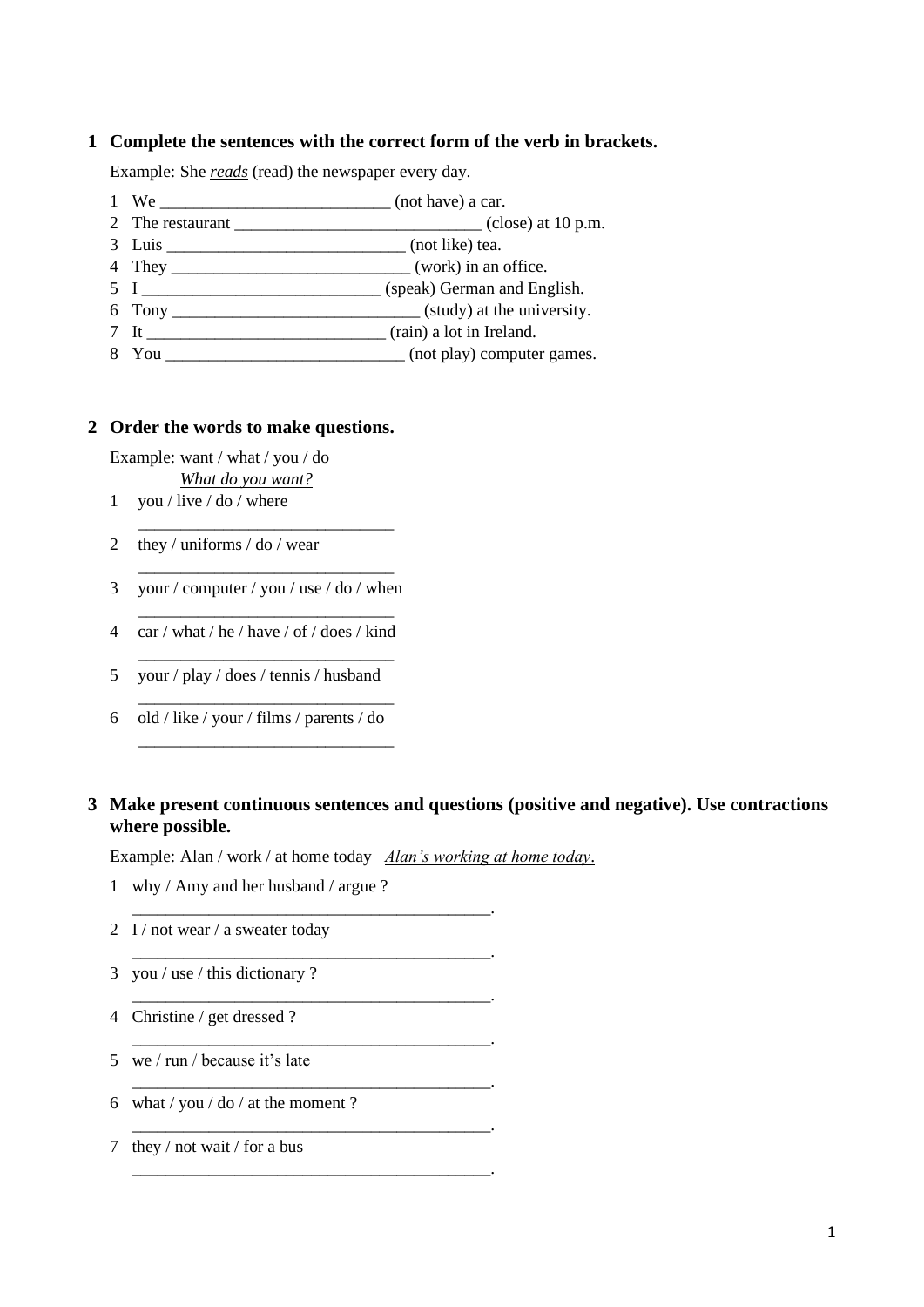### **4 Complete the sentences with the comparative of superiority of the adjective in brackets.**

Example: I think villages are *more interesting* (interesting) than cities.

- 1 She's \_\_\_\_\_\_\_\_\_\_\_\_\_\_\_\_\_\_\_\_\_\_\_\_\_(happy) now than when she was a teenager.
- 2 Your iPod is  $(expensive)$  than mine.
- 3 Harry's a  $(bad) \cosh(\theta)$
- 4 This year's class is \_\_\_\_\_\_\_\_\_\_\_\_\_\_\_\_\_\_\_\_\_\_\_\_\_ (hard) than last year's.
- 5 Kate is \_\_\_\_\_\_\_\_\_\_\_\_\_\_\_\_\_\_\_\_\_\_\_\_\_ (beautiful) than her sister.
- 6 It's (hot) in Australia than in England.
- 7 Carol's a \_\_\_\_\_\_\_\_\_\_\_\_\_\_\_\_\_\_\_\_\_\_\_\_\_ (good) dancer than you.
- 8 Swimming in the sea is \_\_\_\_\_\_\_\_\_\_\_\_\_\_\_\_\_\_\_\_\_\_\_\_\_\_(dangerous) than swimming in a pool.

### **5 Put the events a–g in order from 1–7.**

- a Jack lost his car keys last night.
- b We got up late yesterday morning.
- *1* c Sally was here a few minutes ago.
- d I was born in 1992.
- e Tim and Sally got married two years ago.
- f Mandy phoned me the day before yesterday.
- g We went skiing last winter.

#### **6 Complete the phrases with** *go***,** *have***, or** *get***.**

Example: *have* a sandwich

- 1 \_\_\_\_\_\_\_\_\_\_ out on a Saturday night
- 2 \_\_\_\_\_\_\_\_\_\_ up early
- 3 \_\_\_\_\_\_\_\_\_\_ a good time
- 4 \_\_\_\_\_\_\_\_\_\_ to work
- 5 \_\_\_\_\_\_\_\_\_\_ dressed
- 6 \_\_\_\_\_\_\_\_\_\_ a letter
- 7 \_\_\_\_\_\_\_\_\_\_ a coffee with friends
- 8 \_\_\_\_\_\_\_\_\_\_ back to work

#### **7 Match the words with the same sound.**

check**ed** lov**ed** travell**ed** mend**ed** wash**ed** end**ed**

Example: talk**ed** *checked*

- 1 talk**ed** \_\_\_\_\_\_\_\_\_\_
- 2 need**ed** \_\_\_\_\_\_\_\_\_\_
- 3 need**ed** \_\_\_\_\_\_\_\_\_\_
- 4 call**ed** \_\_\_\_\_\_\_\_\_\_
- 5 call**ed** \_\_\_\_\_\_\_\_\_\_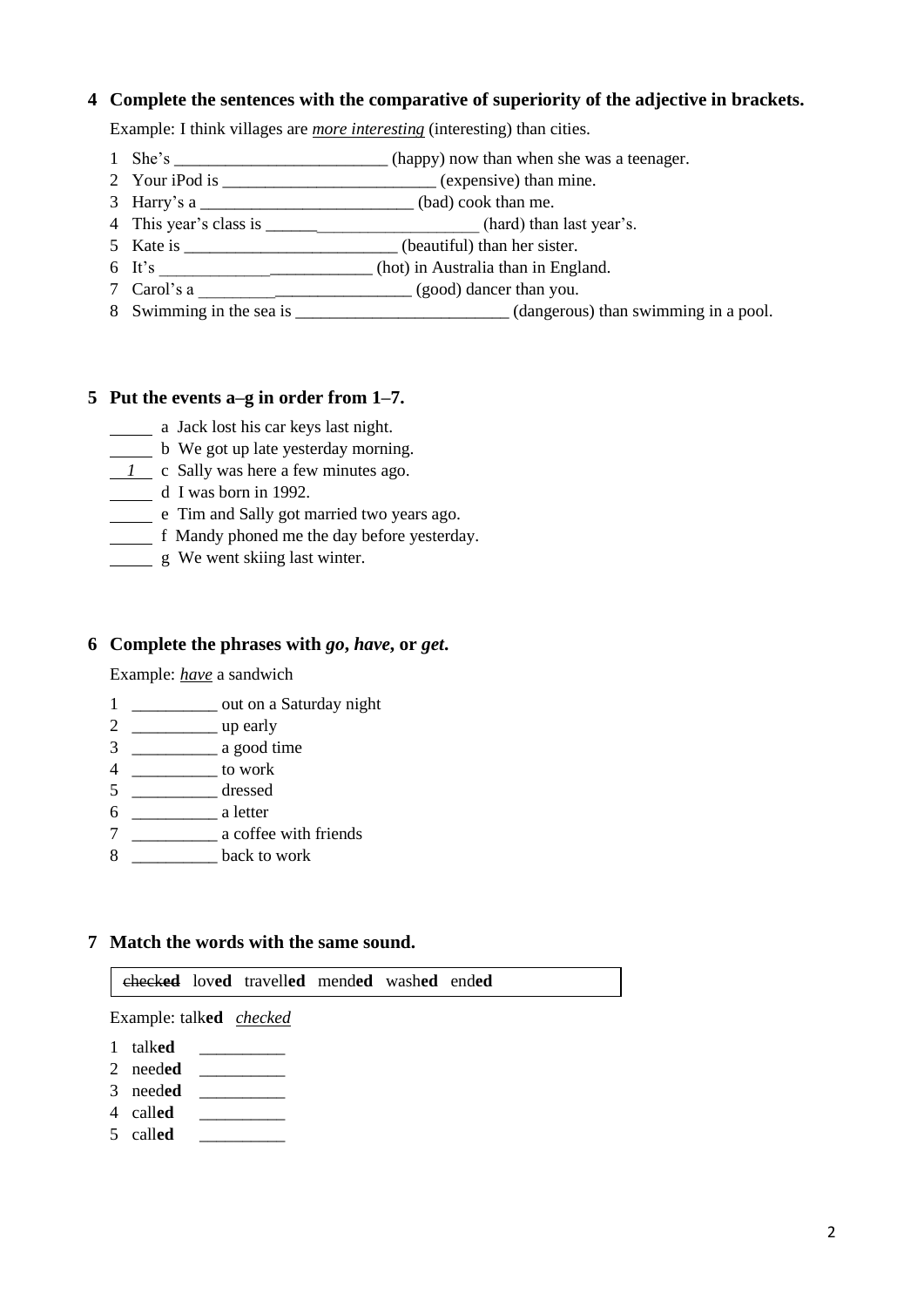### **8 Read the text and tick (**✓**) A, B, or C.**

Last year my boyfriend Mark was forty and I wanted to get him a special present for his birthday. Just before Christmas I saw tickets for a Bruce Springsteen concert for sale on the internet. The concert was in Sheffield, about 25 miles away from where we live, and Mark is a big fan of Bruce Springsteen so I decided to buy two tickets. They weren't cheap – I think I paid around £90 for each one. I wanted to surprise Mark, so I didn't tell him about it.

On the day of the concert, I told Mark that I wanted to do some Christmas shopping in Sheffield. We left in my car just after lunch and spent the afternoon in a big shopping centre. I bought Christmas presents for my family and a skirt for work. Mark looked for some new jeans, but he couldn't find any that he liked. By the time we finished shopping it was nearly 6 p.m. and we were hungry so we had dinner in a Japanese restaurant. After dinner we left the shopping centre and set off on our way home. On the way we passed the concert hall and we could see the crowds of fans outside. Mark was really surprised when I drove into the concert hall car park and gave him the tickets!

The concert was fantastic. We danced all night and Mark took lots of photos on his mobile phone. Afterwards we bought a concert CD. We put it on when we got in the car and we sang all of the songs as we drove home. We didn't get back home until nearly one o'clock in the morning and we were both really tired, but it was a great night and Mark really enjoyed his surprise.

| Example: Debbie and her boyfriend went to see a ____.<br>A film $\Box$ B friend $\Box$ C concert $\overline{\lor}$ |
|--------------------------------------------------------------------------------------------------------------------|
| 1 Debbie bought the tickets as ___ present.                                                                        |
| A a Christmas $\Box$ B a birthday $\Box$ C an expensive $\Box$                                                     |
| 2 She bought the tickets ____.                                                                                     |
| A at a shopping centre $\Box$ B at the concert hall $\Box$ C on the internet $\Box$                                |
| 3 They arrived in Sheffield in the ____.                                                                           |
| A morning $\Box$ B afternoon $\Box$ C evening $\Box$                                                               |
| 4 Debbie didn't buy.                                                                                               |
| A presents $\Box$ B a skirt $\Box$ C jeans $\Box$                                                                  |
| 5 They had something to eat <u>the concert</u> .                                                                   |
| A before $\Box$ B during $\Box$ C after $\Box$                                                                     |
| 6 Debbie gave the tickets to Mark ____.                                                                            |
| A at the restaurant $\Box$ B in the concert hall $\Box$ C in the car park $\Box$                                   |
| 7 They <u>or</u> on the way back to their house.                                                                   |
| A listened to the radio $\Box$ B sang Bruce Springsteen songs $\Box$                                               |
| C talked about the concert                                                                                         |

#### **9 Read the text again. Are the sentences True (T) or False (F)?**

Example: Mark is a Bruce Springsteen fan. *T*

- 1 Debbie thought the tickets were expensive. \_\_\_\_\_
- 2 Mark and Debbie live in Sheffield.
- 3 Mark bought some jeans. \_\_\_\_\_
- 4 They had dinner at a restaurant in the shopping centre. \_\_\_\_\_